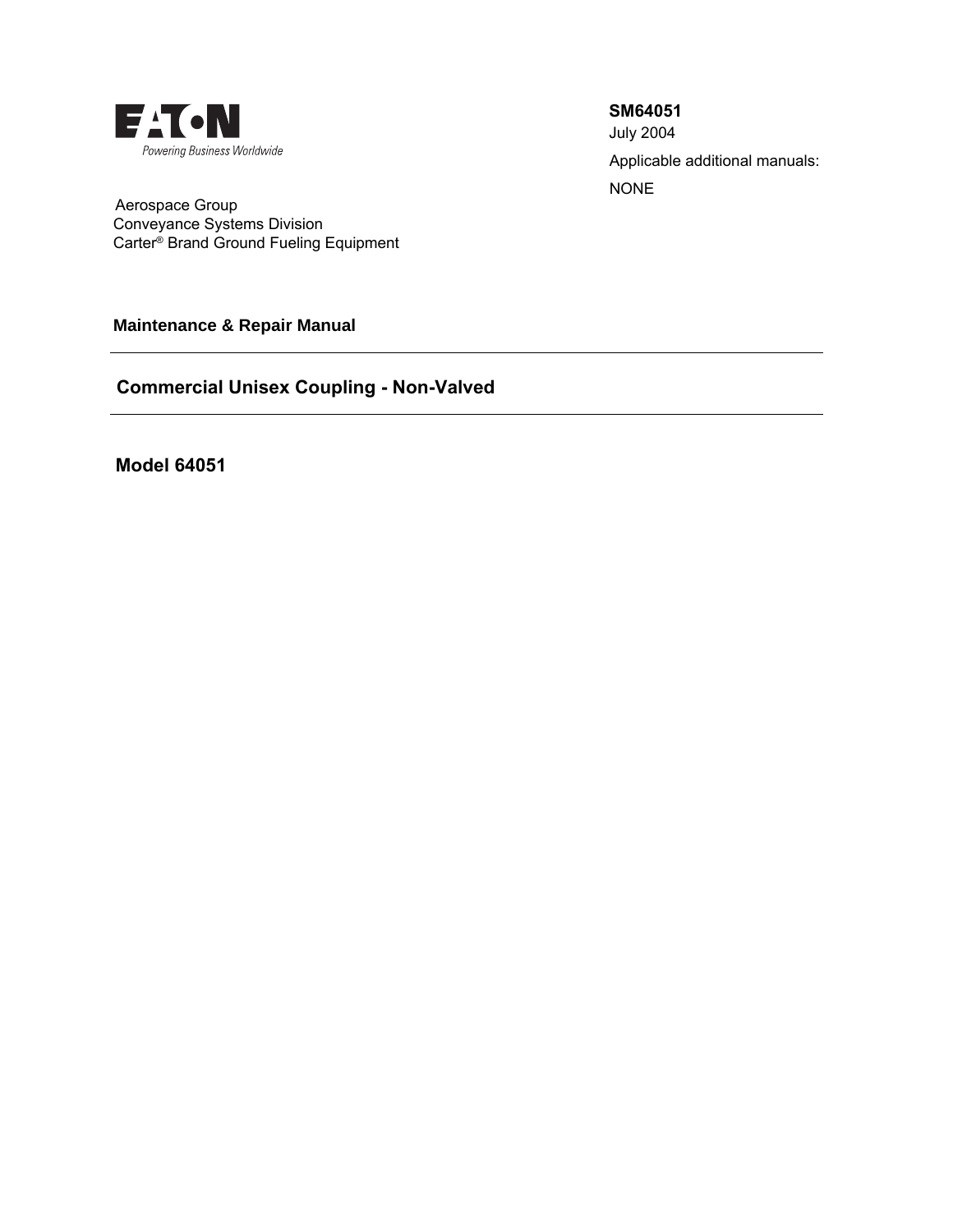# TABLE OF CONTENTS

|     |                                                                 | <b>PAGE</b> |
|-----|-----------------------------------------------------------------|-------------|
|     |                                                                 |             |
|     |                                                                 |             |
| 3.0 |                                                                 |             |
|     |                                                                 |             |
|     |                                                                 |             |
|     |                                                                 |             |
|     |                                                                 |             |
|     |                                                                 |             |
|     |                                                                 |             |
|     |                                                                 |             |
|     | FIGURE 3 - OPTION T SWIVEL JOINT TO MATE 64348.64200 NOZZLES 9  |             |
|     | FIGURE 4 - OPTION L INLET ASSEMBLY, 2" MNPT NON-SWIVEL 10       |             |
|     |                                                                 |             |
|     | FIGURE 6 - OPTION K INLET WITH FIXED 1 1/2" MBSP NON-SWIVEL  12 |             |
|     | FIGURE 7 - OPTION L INLET ASSEMBLY, 2" MNPT NON-SWIVEL 13       |             |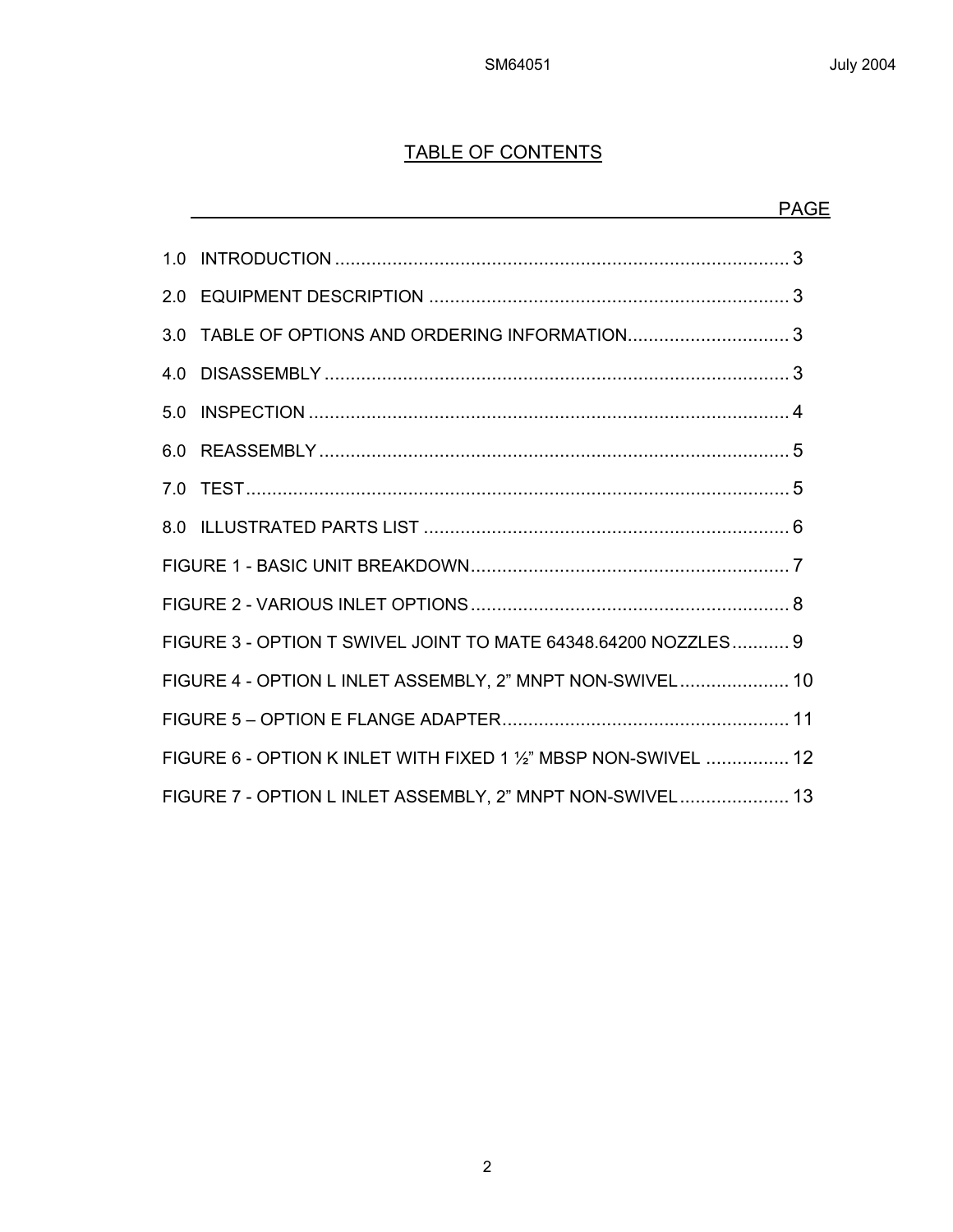## **MAINTENANCE, OVERHAUL & TEST INSTRUCTIONS CARTER PART NUMBER 64051 NON-VALVED UNISEX COUPLING**

#### 1.0 INTRODUCTION

This manual furnishes detailed instructions covering the maintenance and overhaul of Carter Part Number 64051, Non-Valved

#### 2.0 EQUIPMENT DESCRIPTION

The Carter Part Number 64051, Non-Valved Unisex Coupling is a commercial version of the 2-inch hose coupling that is universally connectable to either another Carter 64051 Non-valved Unisex Coupling, to other derivatives (e.g. 64052 valved coupling) of the Carter family of unisex couplings. The units are qualified in accordance with A-A-59377, Class A (which supercedes MIL-C-53071).

Commercial Unisex Couplings and the various options listed in Section 3.0.

The basic non-valved coupling can be procured under the part number 64051 with various options that determine the desired inlet or hose mounting configuration. The table in Paragraph 3.0 and the figures at the end of this manual include the various options available.

#### 3.0 TABLE OF OPTIONS AND ORDERING INFORMATION

The 64051 is available with various inlet or hose mounting configurations as described in the tables below.

| <b>OPTION</b><br><b>LETTER</b> | <b>DESCRIPTION</b>                                                                                 | <b>OPTION</b><br><b>LETTER</b> | <b>DESCRIPTION</b>                                                                                         |
|--------------------------------|----------------------------------------------------------------------------------------------------|--------------------------------|------------------------------------------------------------------------------------------------------------|
|                                |                                                                                                    |                                |                                                                                                            |
| A                              | Adds 40-mesh Strainer                                                                              | L                              | Adds 2" Male NPT Non-swivel Adapter                                                                        |
| B                              | Adds 60-mesh Strainer                                                                              | M                              | Adds 2 1/2" Female BSPP Adapter                                                                            |
| C                              | Adds 100-mesh Strainer                                                                             | N                              | Adds 2" Female BSPP Adapter                                                                                |
| D                              | Adds Optional Dust Cap                                                                             | P                              | Adds 2" Female NPT Adapter                                                                                 |
| E                              | Adds Adapter to mate Carter 60427<br>Nozzle and/or 60129 or 47013 Hose End<br>Control Valve (HECV) | R                              | Adds 1½" Female NPT Adapter                                                                                |
| H                              | Adds 1 1/2" Male NPT Non-swivel Adapter                                                            | S                              | Adds 1 1/2" Female BSPP Adapter                                                                            |
| J                              | Adds 2" Male NPT Adapter                                                                           | т                              | Adds Adapter to mate Swivel Joint of<br>64348, 64200 Nozzles, 44646 HECV                                   |
| K                              | Adds 1 1/2" Male BSPP Non-swivel<br>Adapter                                                        | U                              | Adds 2 1/2" Female NPT Adapter                                                                             |
| Note:                          | receive a completed unit.                                                                          |                                | One or more of the above options letters must be included with the basic part number 64051 to              |
| Example:                       | inlet.                                                                                             |                                | 64051ADH – Non-valved unisex coupling with 40-mesh strainer, dust cap and 1 $\frac{1}{2}$ " fixed male NPT |

#### **OPTIONS TO BE ADDED TO 64051 NON-VALVED UNISEX COUPLING**

64051CL – Non-valved unisex coupling with 100-mesh strainer and 2" fixed male NPT inlet.

4.0 DISASSEMBLY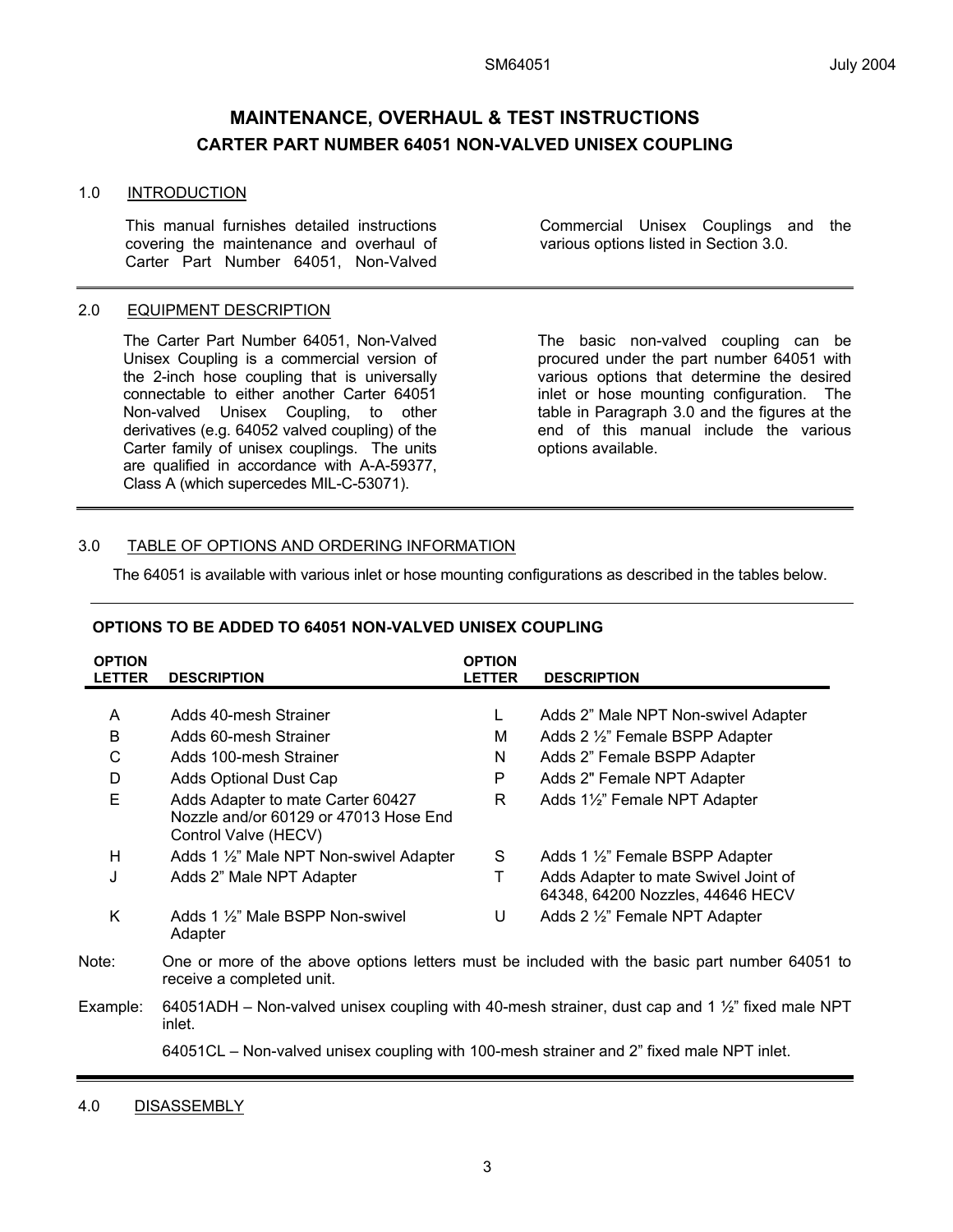- 4.1 Main Section
- 4.1.1 Remove Screw (1-1) using a torque wrench, checking the running torque. If the running torque is less than 3.5 in-lb. discard Screw (1-1). Note: Screw (1-1) is selflocking and is designed to be reused several times before replacement is necessary. If a torque wrench is not used to remove it, Screw (1-1) should be replaced. Remove and discard O-ring (1-2). Holding the unit over a suitable container to collect the Balls (1-3) in the swivel joint, with the screw hole toward the container, rotate the inlet fitting to allow the Balls (3) to fall into the container. There should be 41 Balls (1-3). When all 41 Balls (1-3) have been collected, pull the Inlet (2-4) from the main unit. Remove and discard O-ring (1-14). Set the Inlet (2-4), (2-5), (2-6), (2-7) or (2-8) aside for later use.
- 4.1.2 Remove Spring (1-15) and Seal (1-16).
- 4.1.3 If the interlock pin mechanism is working properly there is no need to remove Ring (1-17), Pin (1-18) or Spring (1-19). If it is to be replaced remove these parts.
- 4.1.4 If the Dust Cap (1-25) or the Cable (1-28) is to be replaced cut the cable to remove. The Cable (1-28) can also be removed from

#### 5.0 INSPECTION

 It is recommended that O-ring (1-12) & (3-3) (if present), O-rings (1-2) and (1-14) and Seals (1-16), (3-2) and (1-26) be discarded and replaced at each overhaul.

 Inspect all metal parts for dings, gouges, abrasions, etc. Use 320 grit paper to smooth and remove sharp edges. Replace any part with damage exceeding 15% of local wall thickness. Use alodine 1200 to touch up bared aluminum.

 Inspect the Bumper (1-20) for evidence of cracking or wear. Replace as necessary.

 Pull Ring (1-17) to its fully extended position and release. The Pin (1-18) should fully retract and extend promptly. Clean parts and replace Spring (1-19) as needed.

 Check Lugs (1-22) and (1-23) to assure that they are not loose. If loose, remove Bumper (1-20) to check the tightness of the Screws (1-21). Screws (1-21) should be tightened to 6 in-lb. **Note –** If the lugs are

Ring (1-17) without cutting by rotating the loop through the split portion of the Ring (1-17).

 Remove and discard Seal (1-25) from Dust Cap (1-25).

- 4.1.5 Remove the Bumper (1-20) only if replacement is needed or if it is necessary to replace the Lugs (1-22) or (1-23).
- 4.1.6 Remove Screw (1-21) to replace Lugs (1-22) and/or (1-23).
- 4.1.7 Do not try to disassemble the Body (1-30) to remove the spring loaded ball permanently affixed in the face of the unit. If the ball is damaged, replacement of the Body (1-30) will be necessary.
- 4.2 Various Fixed Inlets (Options E, H, K, L, & T).
- 4.2.1 Option E, H, K & L Follow paragraphs 4.1.2 – 4.1.7 above for each of these inlets referring to the appropriate figure for the inlet.
- 4.2.2 Option T Follow paragraphs 4.1.2 4.1.7 above for this inlet, referring to Figure 3 for item numbers. Remove Seal (3-2) and O-ring (3-3) and discard them.

to be replaced be sure to replace them with like items, that is, if Option Z is present replace the lugs with the proper stainless steel lugs.

 Count the Balls (1-3) to make sure that all 41 are present.

 Check the hole in the face of the unit adjacent to the Pin (1-18) to be sure it is clear and free of contamination.

 Check the groove (round bottom) in the Inlet (2-4 through 7) for burrs on the corners. If groove is worn such that burrs exist, use 320 grit paper to smooth and remove sharp edges. Burrs will make it difficult to re-install the part.

 Inspect the Dust Cap (1-25) for soundness and completeness. If cracked or broken, replace.

 Inspect the small spring loaded ball located in the face of the unit. Push the ball in and be sure that it pops back into place. The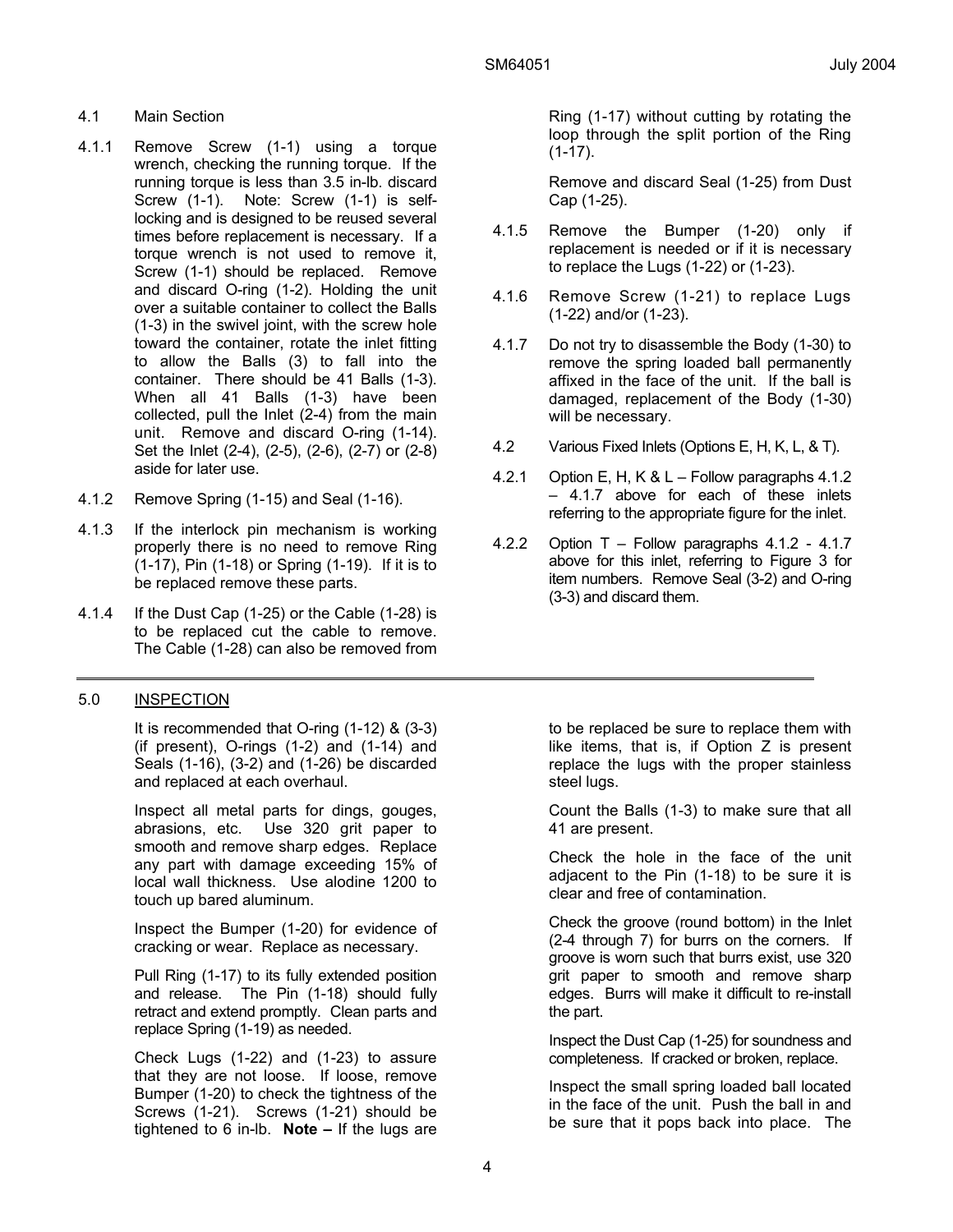purpose of this ball is to provide electrical continuity between mating units.

#### 6.0 REASSEMBLY

 Reassemble the parts in the reverse order of disassembly noting the following:

6.1 Make certain all components are clean and free from oil, grease, or any other corrosion resistant compound on all interior or exterior surfaces. Wash all parts with cleaning solvent, Federal Specification P-D-680, and dry thoroughly with a clean, lint-free cloth or compressed air.

#### **WARNING**

Use cleaning solvent in a well-ventilated area. Avoid breathing of fumes and excessive solvent contact with skin. Keep away from open flame.

- 6.2 Install the Seal (1-26) in Dust Cap (1-25) using a finger to be sure that the seal is properly seated in its groove. This Seal (1-26) and Seal (1-16) are identical. (1-Seal (1-26) is also interchangeable with the same type of part made by Aeroquip for their Unisex Couplings).
- 6.3 If the Cable (1-28) was cut to remove it from the Dust Cap (1-25), rebuild it by looping one end of the Cable (1-28) (1-approximately 18" long, before assembly) through the hole in the Dust Cap (1-25). Make a loop approximately one inch long. Retain the loose end of the Cable (1-28) with Sleeve (1-27). Crush the Sleeve (1- 27) to retain the Cable (1-28) using a pair of vise grips or heavy battery pliers. Thread the other end of the Cable (1-28) through the Ring (1-17), make a one inch loop and secure it with another Sleeve (1-27) affixing it as above.
- 6.4 If removed, drop the Spring (1-19) into the hole in the face of the unit. Insert Pin
- 7.0 TEST
- 7.1 The following test procedures will be accomplished after overhaul:
- 7.2 Test conditions

(1-18) and thread the Ring (1-17) through the hole in the Pin (1-18) to retain.

- 6.5 If removed during disassembly, install Lugs (1-22 and 23) in their proper positions. Match the holes in the Lugs (1-22 and 23) with the hole pattern in the Body (1-30). Tighten Screws (1-21) to 6 inlb. to retain.
- 6.6 Install Bumper (1-20) onto Body (1-30) such that the thin lip seal end is facing away from the unit.
- 6.7 Install the Seal (1-16) into the groove in the face of the Body (1-30) making sure that its outer face is smooth and free of any wrinkles.
- 6.8 Spring (1-15) is inserted into the groove within the larger opening of the Body (1-30). This spring is used to assure electrical continuity between the Body (1-30) and the Inlet (2-4 thru 7).
- 6.9 The Inlet (2-4 thru 7) has various hose connections on one end and the other end contains two grooves. The groove (rounded bottom) nearest the end is for the ball race connection. The second groove (square bottom) is where O-ring (1-14) is to be installed. Lubricate the Oring (1-14) with a light coat of petrolatum, Federal Specification VV-P-236.
- 6.10 Press Inlet (2-4 thru 7) into Body (1-30) to line up the groove in the Inlet (2-4 thru 7) and the groove in the Body (1-30). **DO NOT** use any form of grease on Balls (1-3). Insert the correct number of Balls (1-3) in the hole of the Body (1-30) to retain the joint together. Insert Screw (1-1) and Oring (1-2) into hole and tighten to 25 in-lb.
- 6.11 On Option T replace O-ring (3-3) in its groove and then Seal (3-2) over it.

 Test media shall be JP-8 MIL-T-83133, Jet A, odorless kerosene or Stoddard type solvent MIL-PRF-7024E Type II.

7.3 Functional Test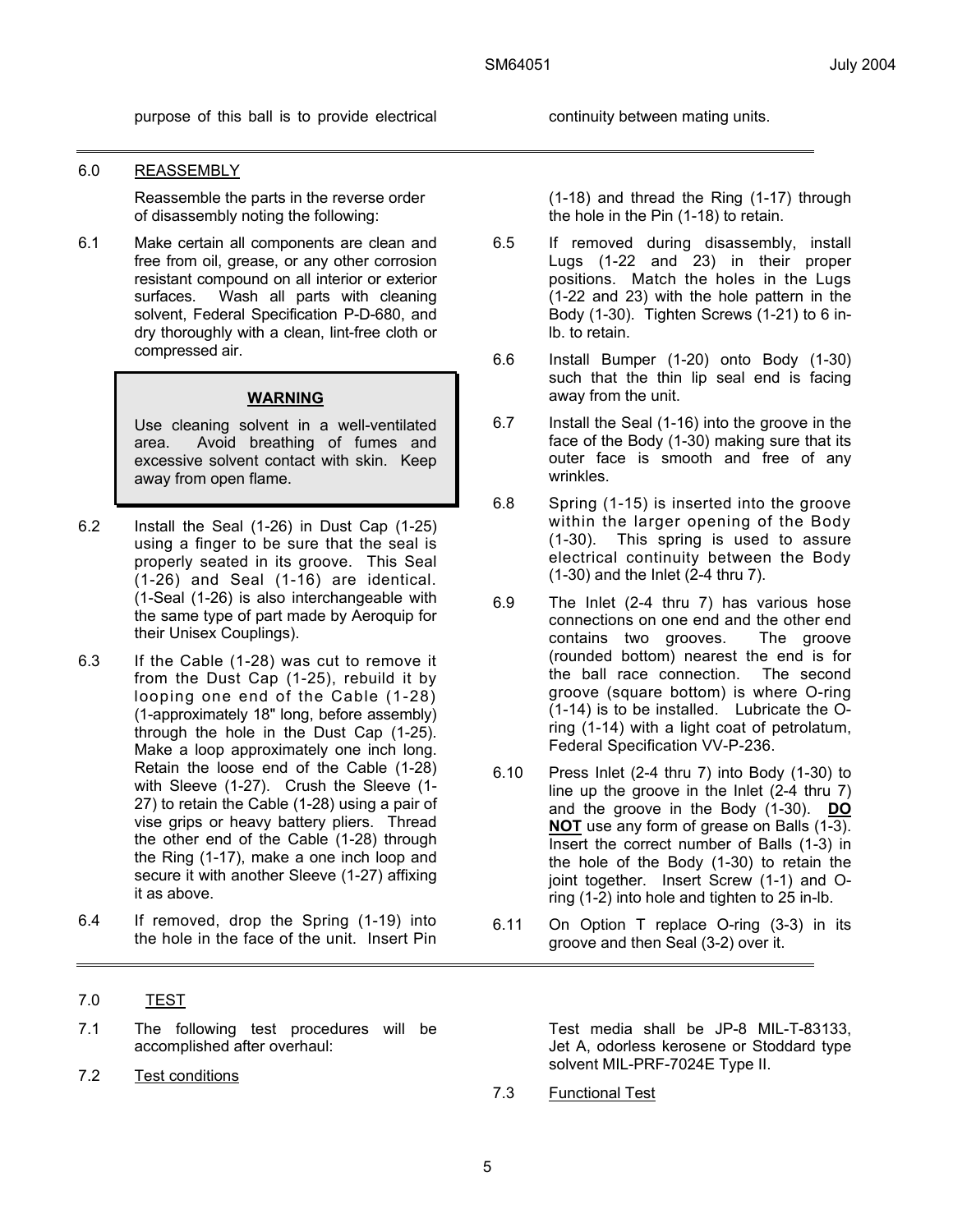inlet of the test unit. Apply pressure of 5 and 100 psig to the system and observe for external leakage. There should be no

leakage over a period of at least one minute. Reduce the system pressure. 7.3.3 Remove test unit from the test system and

install the dust cap.

There should be no

- 7.3.1 Using the test unit and a similar unisex coupling make sure that they will connect correctly. Disconnect by pulling Ring (1-17) while applying a counterclockwise motion.
- 7.3.2 Connect the test unit to fluid pressure source capable of 100-psi pressure by means of another unisex coupling. Cap the

#### 8.0 ILLUSTRATED PARTS LIST

 Table 1.0 tabulates the parts and sub-assemblies comprising the 64051 Non-valved Unisex Coupling. The item numbers of the table are keyed to the exploded views of the nozzle diagrammed in Figure 1.

| Fig.           | Item           | Part Number  | Description                                                               | Units/<br>Assy          | Option       | Spares/10<br>Units/Yr        |
|----------------|----------------|--------------|---------------------------------------------------------------------------|-------------------------|--------------|------------------------------|
| $\mathbf{1}$   | 1              | GF35206-276  | <b>Screw</b>                                                              | 1                       | All          |                              |
|                | $\overline{c}$ | MS29513-010  | O-Ring                                                                    | 1                       | All          | 10                           |
|                | 3              | 220265       | Ball                                                                      | 41                      | All          |                              |
| $\overline{2}$ | 4              | 220141-1     | Inlet, 2" Male NPT                                                        | 1                       | J            |                              |
|                | 5              | 220497-1     | Inlet, 2" Female BSPP                                                     | 1                       | N            |                              |
|                | 6              | 220138-1     | Inlet, 11/2" Female NPT                                                   | 1                       | $\mathsf{R}$ |                              |
|                | 7              | 47104        | Inlet Assy, Ball Joint Adapter                                            | 1                       | T            |                              |
|                | 8              | 47103        | Inlet Assy, Non-Swivel, 1 1/2" male NPT                                   | 1                       | H            |                              |
|                | 9              | 47105        | Inlet Assy, Mates 64027 Nozzle Inlet                                      | 1                       | E            |                              |
|                | 10             | 220485-1     | Inlet, 2" female NPT                                                      | 1                       | P            |                              |
|                | 11             | 220496       | Inlet, 1 1/2" female BSPP                                                 | 1                       | $\mathbf S$  |                              |
|                | 12             | 47112        | Inlet Assy, Non-Swivel, 2" male NPT                                       | 1                       | L            |                              |
|                | 12A            | 220558       | Inlet, 2 1/2" female BSPP                                                 | 1                       | M            |                              |
|                | 12B            | 220572-1     | Inlet, 2 1/2" female NPT                                                  | 1                       | U            |                              |
|                | 12C            | 47117        | Inlet Assy, Non-Swivel, 1 1/2" male BSP                                   | 1                       | Κ            |                              |
| 1              | 13             | 47115-40     | Screen Assy - 40-mesh                                                     | 1                       | A            |                              |
|                |                | 47115-60     | Screen Assy - 60-mesh                                                     | 1                       | B            |                              |
|                |                | 47115-100    | Screen Assy - 100-mesh                                                    | 1                       | $\mathsf C$  | $\overline{\phantom{a}}$     |
|                | 14             | MS29513-228  | O-Ring                                                                    | 1                       | All          | 10                           |
|                | 15             | 220330       | Spring                                                                    | 1                       | All          | $\blacksquare$               |
|                | 16             | 220146       | Seal                                                                      | 1                       | All          | 10                           |
|                | 17             | 8K1          | Ring                                                                      | 1                       | All          | $\overline{2}$               |
|                | 18             | 220148       | Pin                                                                       | 1                       | All          |                              |
|                | 19             | 220301       | Spring                                                                    | 1                       | All          | $\qquad \qquad \blacksquare$ |
|                | 20             | 220161       | <b>Bumper</b>                                                             | 1                       | All          | 5                            |
|                | 21             | GF16997-20L  | <b>Screw</b>                                                              | $\overline{\mathbf{4}}$ | All          |                              |
|                | 22             | 220159-1     | Lug, long                                                                 | 1                       | All but Z    |                              |
|                | 23             | 220159-2     | Lug, short                                                                | 1                       | All but Z    |                              |
|                | 24             | 47062        | Dust Cap Assy                                                             | 1                       | D            | $\overline{2}$               |
|                | 25             | 220162       | Cap                                                                       | 1                       | D            | $\overline{2}$               |
|                | 26             | 220146       | Seal                                                                      | 1                       | D            | 10                           |
|                | 27             | $28 - 2 - G$ | Sleeve                                                                    | $\overline{2}$          | D            | $\overline{\mathbf{4}}$      |
|                | 28             | 220201-1-18  | Cable                                                                     | 1                       | D            | $\mathbf{1}$                 |
|                | 29             | 220482       | Wire Ring                                                                 | 1                       | All          |                              |
|                | 30             | 220164-1     | Body                                                                      | 1                       | All          |                              |
|                | Ξ.             | KD64019-1    | Kit of seals for 64051 with single coupling - contains items 14, 16 & 26. |                         |              |                              |

TABLE 1.0 Ref. Figures 1 & 2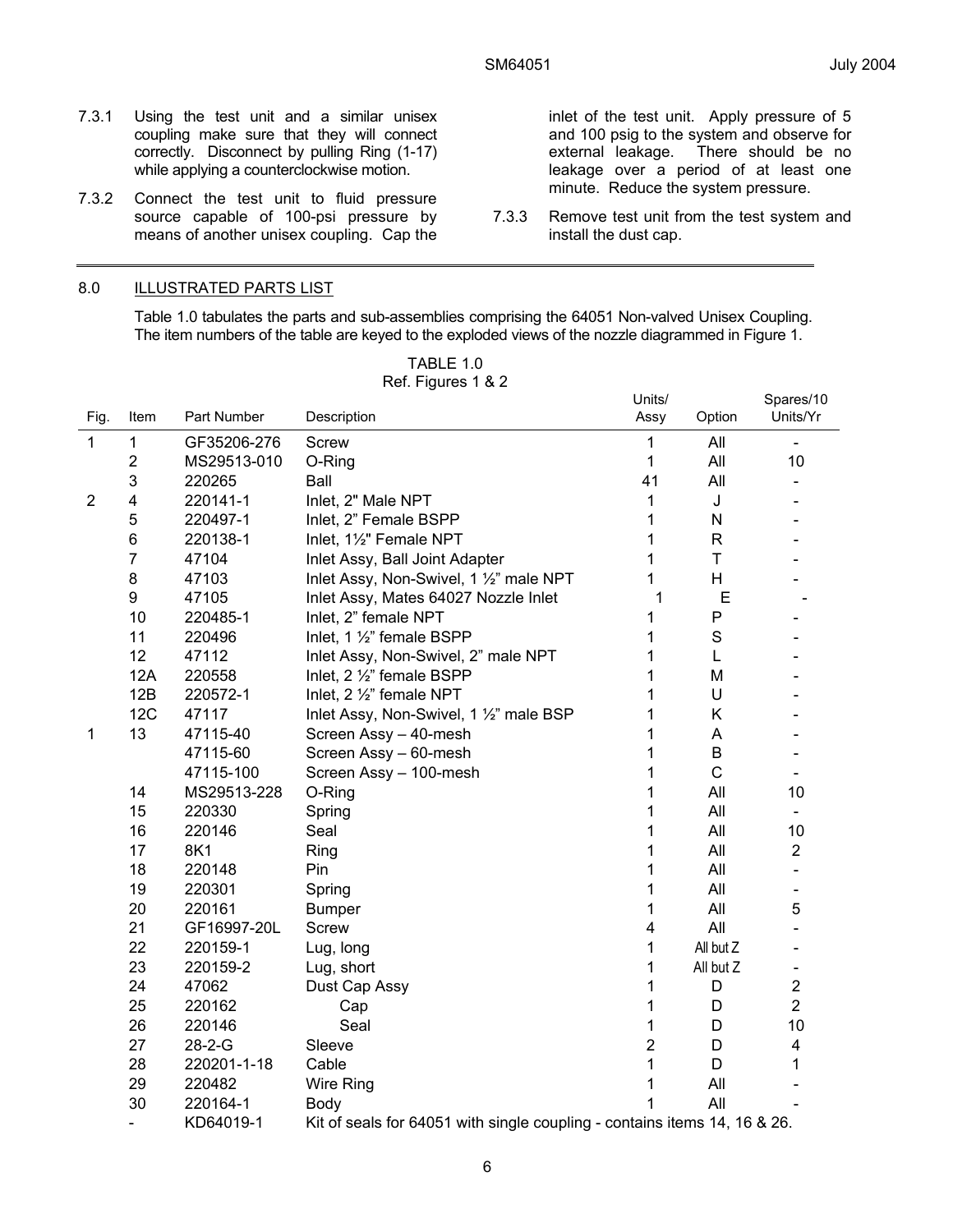

**FIGURE 1 – BASIC UNIT BREAKDOWN**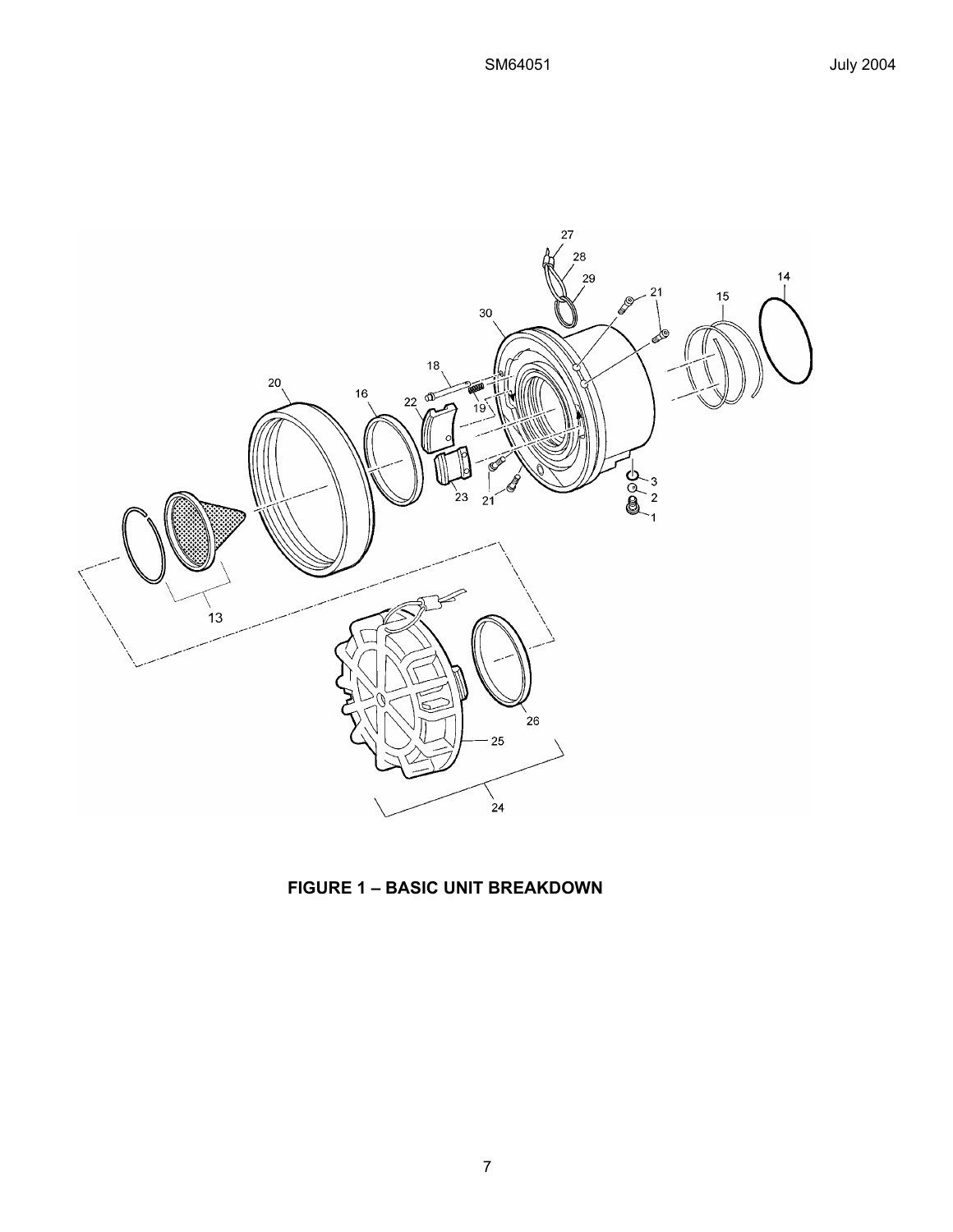

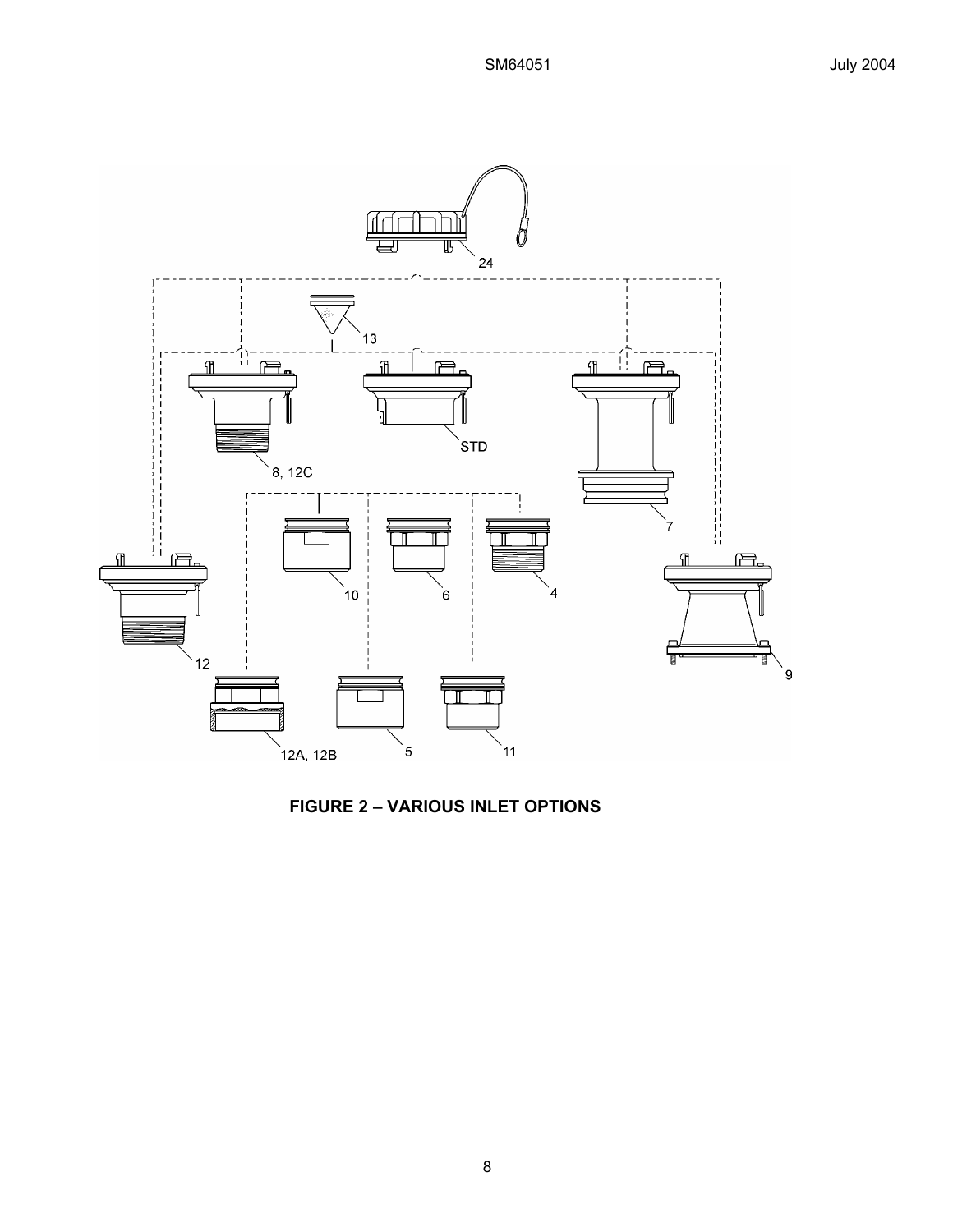| TABLE 3.0     |  |
|---------------|--|
| Ref. Figure 3 |  |

| Fig. | Item | Part Number  | Description                  | Units/ Assy | Option | Spares/10<br>Units/Yr |
|------|------|--------------|------------------------------|-------------|--------|-----------------------|
| 2    |      | 47104        | Inlet Assembly, Swivel Joint |             |        |                       |
| 3    |      | 220477       | Adapter, Nozzle Inlet        |             |        |                       |
|      | 2    | 207807       | Seal                         |             |        | 10                    |
|      | 3    | M25988/1-040 | $O$ -ring                    |             |        | 10                    |
|      | 4    | 220482       | Ring                         |             |        |                       |
|      | 5    | 220148       | Pin                          |             |        |                       |
|      | 6    | 220301       | Spring                       |             |        |                       |
|      |      | 220159-1     | Lug, long                    |             |        |                       |
|      | 8    | 220159-2     | Lug, short                   |             |        |                       |
|      | 9    | GF16997-20L  | Screw                        | 4           |        |                       |
|      | 10   | 220146       | Seal                         |             |        | 10                    |
|      | 11   | 220161       | <b>Bumper</b>                |             |        | 5                     |



# **FIGURE 3 – OPTION T SWIVEL JOINT TO MATE 64348/64300 NOZZLES**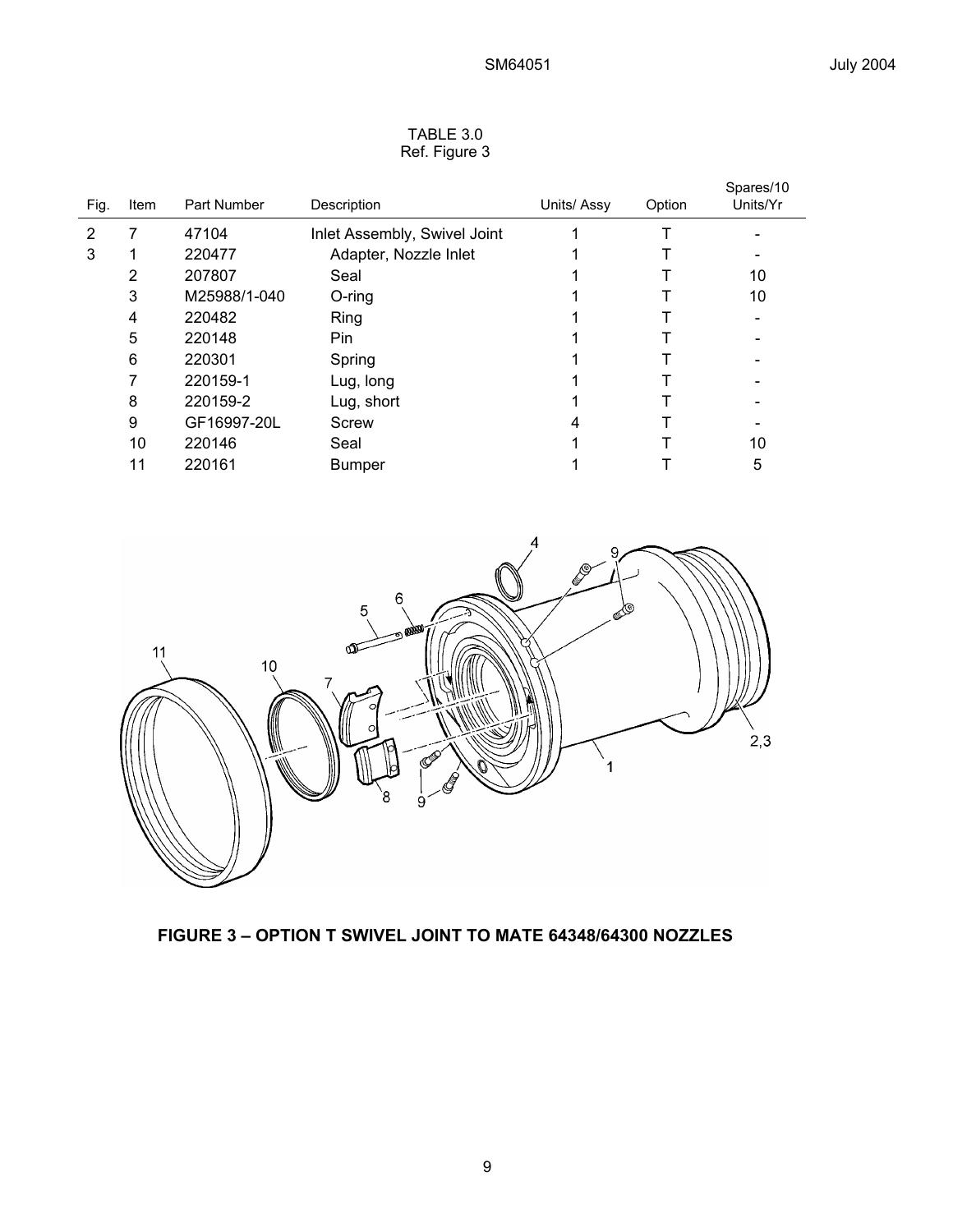| Fig. | Item | Part Number | Description                            | Units/<br>Assy | Option | Spares/10<br>Units/Yr |
|------|------|-------------|----------------------------------------|----------------|--------|-----------------------|
| 2    | 8    | 47103       | Inlet Assembly, 1-1/2" MNPT Non-swivel |                | Н      |                       |
| 4    |      | 220478      | Adapter, Fixed Inlet                   |                | н      |                       |
|      | 2    | 220482      | Ring                                   |                | н      |                       |
|      | 3    | 220148      | Pin                                    |                | н      |                       |
|      | 4    | 220301      | Spring                                 |                | н      |                       |
|      | 5    | 220159-1    | Lug, long                              |                | н      |                       |
|      | 6    | 220159-2    | Lug, short                             |                | н      |                       |
|      |      | GF16997-20L | Screw                                  | 4              | Н      |                       |
|      | 8    | 220146      | Seal                                   |                | н      | 10                    |
|      | 9    | 220161      | <b>Bumper</b>                          |                | Н      | 5                     |

## TABLE 4.0 Ref. Figure 4



**FIGURE 4 – OPTION L INLET ASSEMBLY, 1-1/2" MNPT NON-SWIVEL**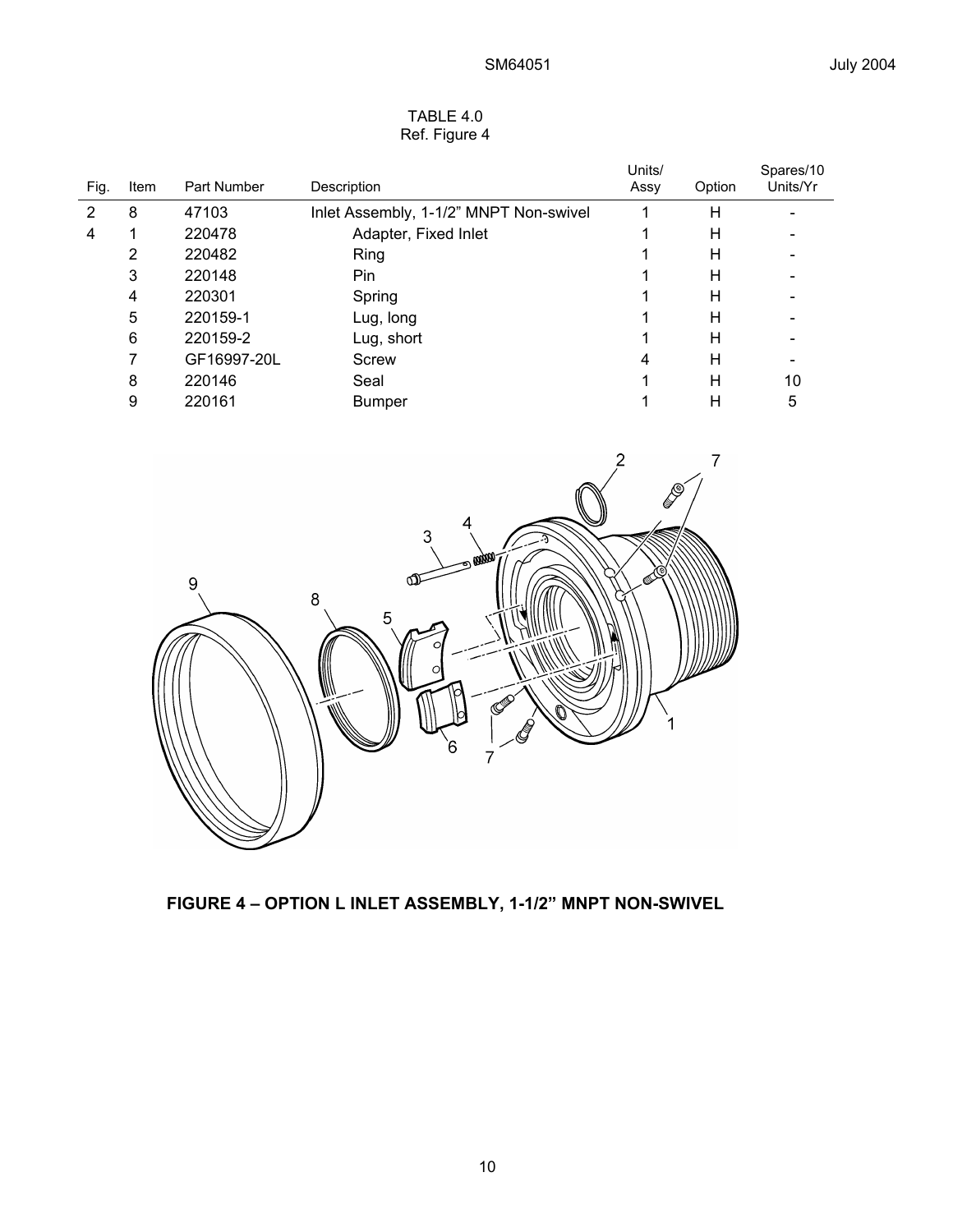| TABLE 5.0     |
|---------------|
| Ref. Figure 5 |

| Item | Part Number | Description                    | Units/<br>Assy | Option | Spares/10<br>Units/Yr |
|------|-------------|--------------------------------|----------------|--------|-----------------------|
| 9    | 47105       | Inlet Assembly, Flange Adapter |                | Е      |                       |
| 1    | 220493      | Adapter, Nozzle Inlet          |                | E      |                       |
| 2    | GF16995-49  | <b>Screws</b>                  | 6              | Е      |                       |
| 3    | 5710-63-30  | Washers                        | 6              | Е      |                       |
| 4    | 201201-151  | $O$ -ring                      |                | Е      | 10                    |
| 5    | 220482      | Ring                           |                | E      |                       |
| 6    | 220148      | Pin                            |                | Е      |                       |
| 7    | 220301      | Spring                         |                | E      |                       |
| 8    | 220159-1    | Lug, long                      |                | E      |                       |
| 9    | 220159-2    | Lug, short                     |                | Е      |                       |
| 10   | GF16997-20L | Screw                          | 4              | Е      |                       |
| 11   | 220146      | Seal                           |                | E      | 10                    |
| 12   | 220161      | <b>Bumper</b>                  |                | Ε      | 5                     |
|      |             |                                |                |        |                       |



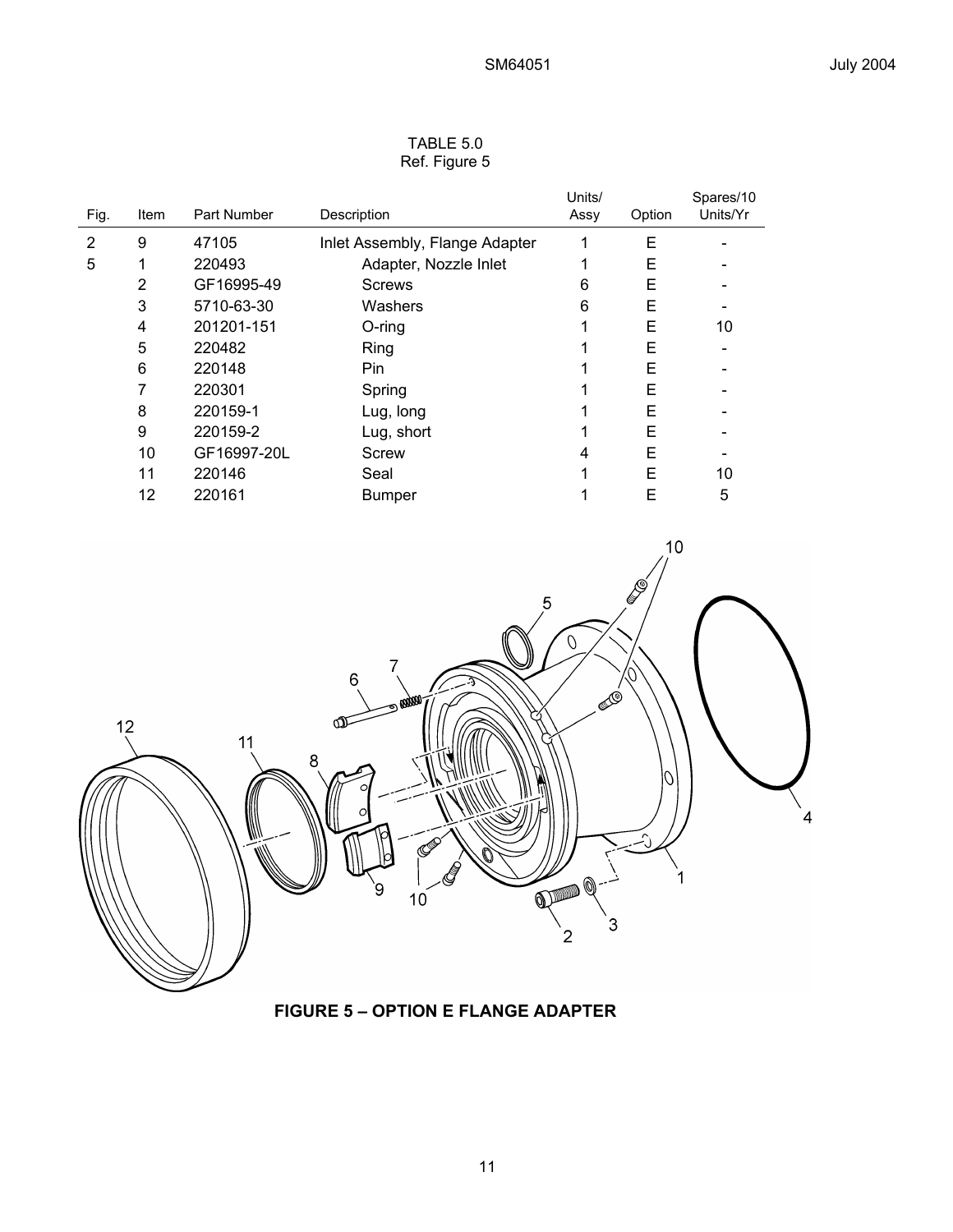| TABLE 6.0 |               |  |  |  |
|-----------|---------------|--|--|--|
|           | Ref. Figure 6 |  |  |  |

| Fig. | Item | Part Number | Description                                          | Units/<br>Assy | Option | Spares/10<br>Units/Yr |
|------|------|-------------|------------------------------------------------------|----------------|--------|-----------------------|
| 2    | 12C  | 47117       | Inlet Assembly, 1-1/2" Male<br><b>BSP Non-swivel</b> |                | Κ      |                       |
| 6    | 1    | 220555      | Adapter, Fixed Inlet                                 |                | K      |                       |
|      | 2    | 220482      | Ring                                                 |                | Κ      |                       |
|      | 3    | 220148      | <b>Pin</b>                                           |                | K      |                       |
|      | 4    | 220301      | Spring                                               |                | Κ      |                       |
|      | 5    | 220159-1    | Lug, long                                            |                | K      |                       |
|      | 6    | 220159-2    | Lug, short                                           |                | K      |                       |
|      |      | GF16997-20L | Screw                                                | 4              | K      |                       |
|      | 8    | 220146      | Seal                                                 |                | K      | 10                    |
|      | 9    | 220161      | <b>Bumper</b>                                        |                | Κ      | 5                     |
|      |      |             |                                                      |                |        |                       |



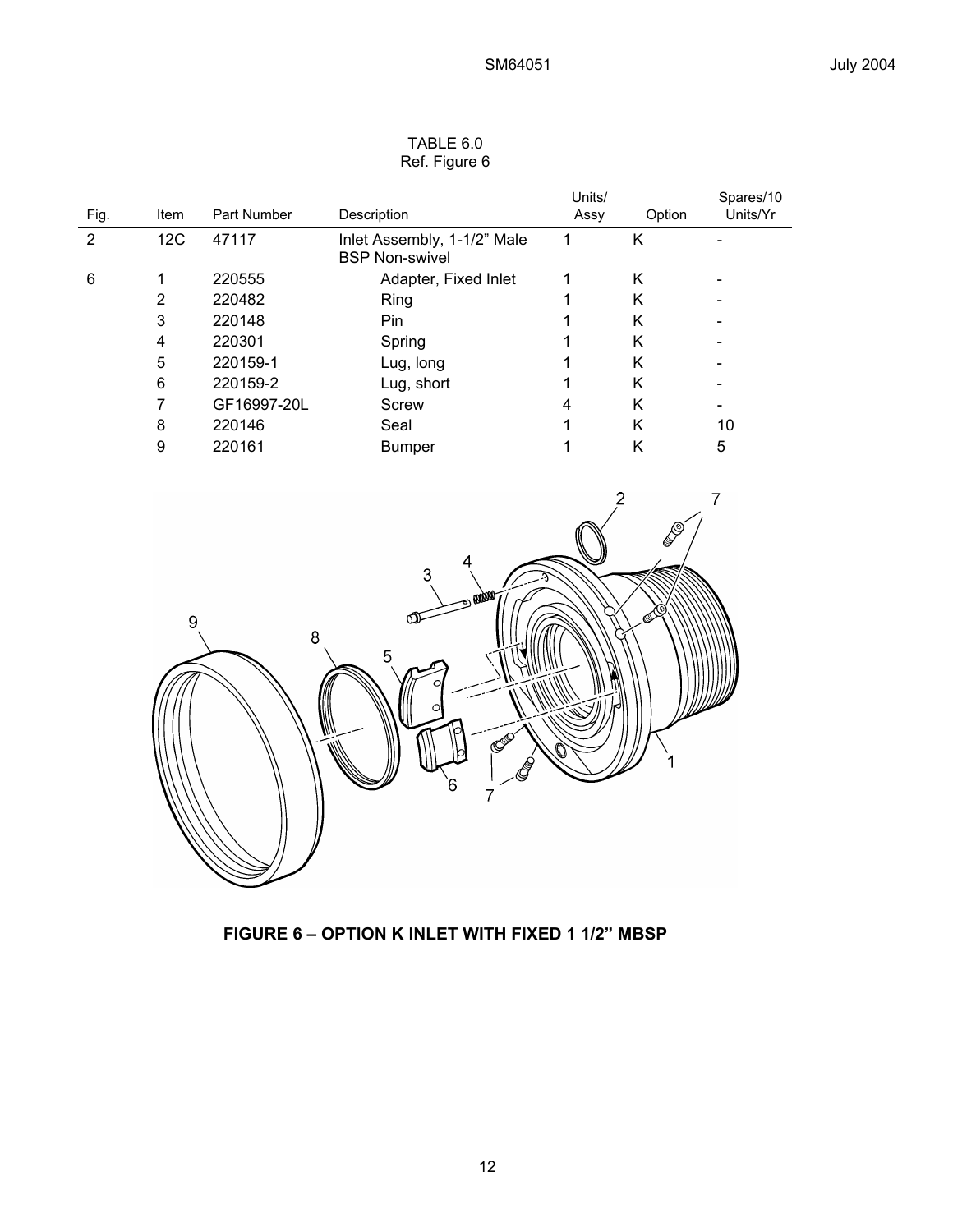| Fig. | Item | Part Number | Description                        | Units/<br>Assy | Option | Spares/10<br>Units/Yr |
|------|------|-------------|------------------------------------|----------------|--------|-----------------------|
| 2    | 12   | 47112       | Inlet Assembly, 2" MNPT Non-swivel |                |        |                       |
|      |      | 220505      | Adapter, Fixed Inlet               |                |        |                       |
|      | 2    | 220482      | Ring                               |                |        |                       |
|      | 3    | 220148      | Pin.                               |                |        |                       |
|      | 4    | 220301      | Spring                             |                |        |                       |
|      | 5    | 220159-1    | Lug, long                          |                |        |                       |
|      | 6    | 220159-2    | Lug, short                         |                |        |                       |
|      | 7    | GF16997-20L | Screw                              | 4              |        |                       |
|      | 8    | 220146      | Seal                               |                |        | 10                    |
|      | 9    | 220161      | <b>Bumper</b>                      |                |        | 5                     |

#### TABLE 7.0 Ref. Figure 7



**FIGURE 7 – OPTION L INLET ASSEMBLY, 2" MNPT NON-SWIVEL**